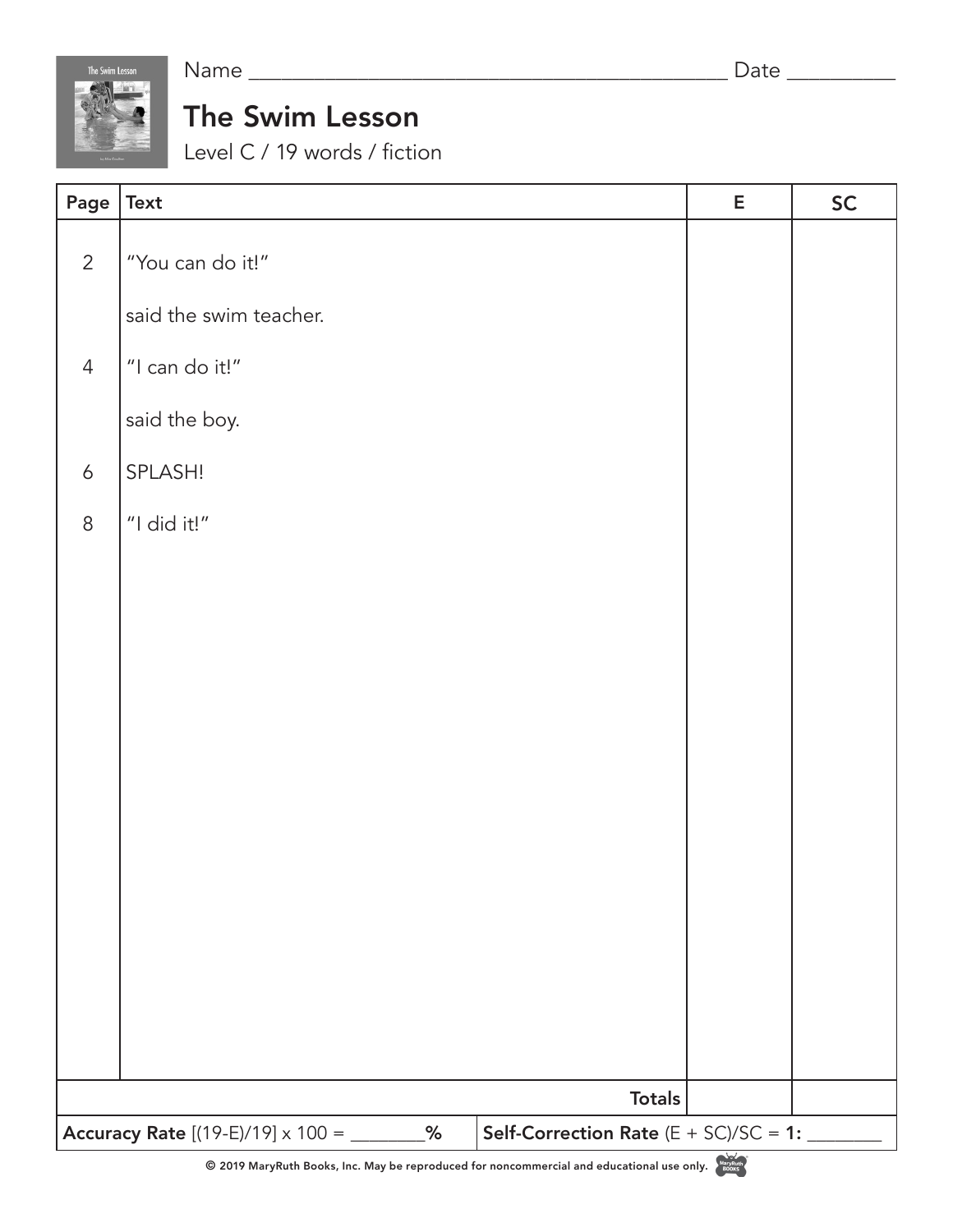Name \_\_\_\_\_\_\_\_\_\_\_\_\_\_\_\_\_\_\_\_\_\_\_\_\_\_\_\_\_\_\_\_\_\_\_\_\_\_\_\_\_\_\_\_ Date \_\_\_\_\_\_\_\_\_\_

Danny and Heather<br>Share

## Danny and Heather Share

Level E / 72 words / fiction

| Page             | <b>Text</b>                                          | E                                        | <b>SC</b> |  |  |
|------------------|------------------------------------------------------|------------------------------------------|-----------|--|--|
| $\overline{2}$   | I am six and Heather is six.                         |                                          |           |  |  |
|                  | Heather and I like to share.                         |                                          |           |  |  |
| $\overline{4}$   | We share the same birthday.                          |                                          |           |  |  |
|                  | We like to share the birthday cake, too.             |                                          |           |  |  |
| $\boldsymbol{6}$ | Heather and I like to share her bed.                 |                                          |           |  |  |
| 8                | We like to share her lunch.                          |                                          |           |  |  |
| 10               | I share my toy with Heather.                         |                                          |           |  |  |
|                  | She shares her baby doll with me.                    |                                          |           |  |  |
|                  | It is fun to share.                                  |                                          |           |  |  |
| 12               | Heather shares a secret with with me.                |                                          |           |  |  |
|                  | I never tell.                                        |                                          |           |  |  |
| 14               | We like to share.                                    |                                          |           |  |  |
|                  |                                                      |                                          |           |  |  |
|                  |                                                      |                                          |           |  |  |
|                  |                                                      |                                          |           |  |  |
|                  |                                                      |                                          |           |  |  |
|                  | <b>Totals</b>                                        |                                          |           |  |  |
|                  | <b>Accuracy Rate</b> $[(72-E)/72] \times 100 =$<br>% | Self-Correction Rate $(E + SC)/SC = 1$ : |           |  |  |